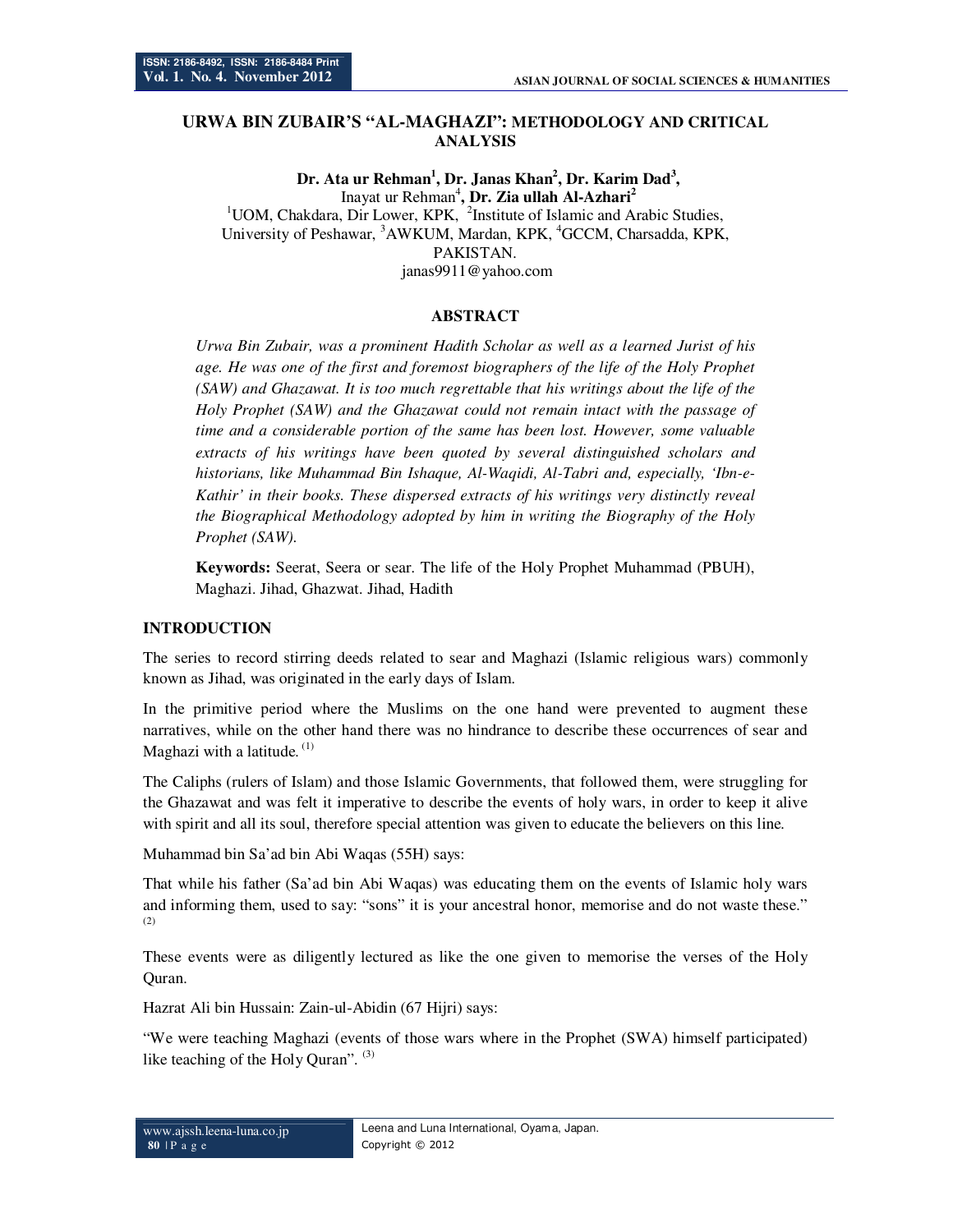The famous institution of Maghazi at Madina was run and owned by Hazrat Abdullah bin Abbas (68 Hijri) wherein specific time and periods were fixed for teaching of Maghazi.  $^{(4)}$ 

Moreover, Aamer Bin Sharahil Al-Sha'abi, a Tabiee. (disciple of the companions of the Holy Prophet) used to deliver his lectures on Maghazi in the manner, as he himself had remained present with the warriors in the battle field. So once, Hazrat Abdullah bin Umar (73 H) while passing thereby, the moment when Sahabi was lecturing on the subject, praising him said.

That "He (Sha'abi) is describing the Maghazi in such a way, as he himself was there with the Mujahideen (Muslim Warriors)". (5)

Similarly, one Akrama Mola Ibne Abbas (I07 H) who was also famed for his attractive and amusing lectures on sear & Maghazi, about whom one Sufyan bin Uyayana (198 H) had remarked in these words:

"If some one hears, when Akrama describing Maghazi, will think that, as if he the (listener) is himself viewing the waring Mujahidin (the warriors of Muslim faith) present in the battle field". (6)

To sum up, it is safely said, that this was the period when feeling the importance and significance to compile the events of holy wars (sear  $\&$  Maghazi), gave rise to compilation of books on the subject, and resulted in the literary composition of a number of books on the same.

Though it is a fact that numerous precious writings of different authors, which were in documentary form could not be saved from the hands of dishonest, yet thorough research and investigation enabled us to trace and find out sufficient store of fundamental stock, relating to Seerat, helpful to guide us and reduce our thirst, for Sear-o-Maghazi.

In the following lines, within the light of selected sources, an evolutionary examination of writing on Seerat is held, where in, the related preliminary age, writers' names, their style and the manner of their of description (narratives) will be illustriously discussed.

#### **Urwa bin Zubair (94 H)**

His name was Urwa bin Zubair bin Al-Awam (94H). He was a great scholars of Hadith, Fiqa and Maghazi. $(7)$ 

Ibn Kathir writes about him:

"He was the scholar of Fiqa, Hafiz of Hadith and argumentative and was a great scholar of the Seerat. He was the first writer in the field of Maghazi" $(8)$ 

Haji Khalifa writes:

"It is said that Urwa bin Zubair was the first person who wrote a book on Maghazi."  $(9)$ 

Similarly, Ibne Nadeem while commenting on the books composed by Abu Hissan, Hassan bin Usman Zaydi ( 243 H) says:

"Among the books of Urwa bin Zubair a book exixsts which is called "Almaghazi". <sup>(10)</sup>

Urwa's book "Almaghazi" is extinct and not available now, however a considerable portion of materials he had collected on the subject, have been saved in the books of Seerat by other writers. <sup>(11)</sup>

Urwa had a very close relations with the Prophet's family members. His father Zubair bin Al-Awam was one of the Ashara Mubashra companions. His mother was Asma binte Abi Bakar and Hazrat Aisha was his aunt (sister of his mother). Therfore he had opportunities to obtain precious information from them as well as from his father.<sup>(12)</sup>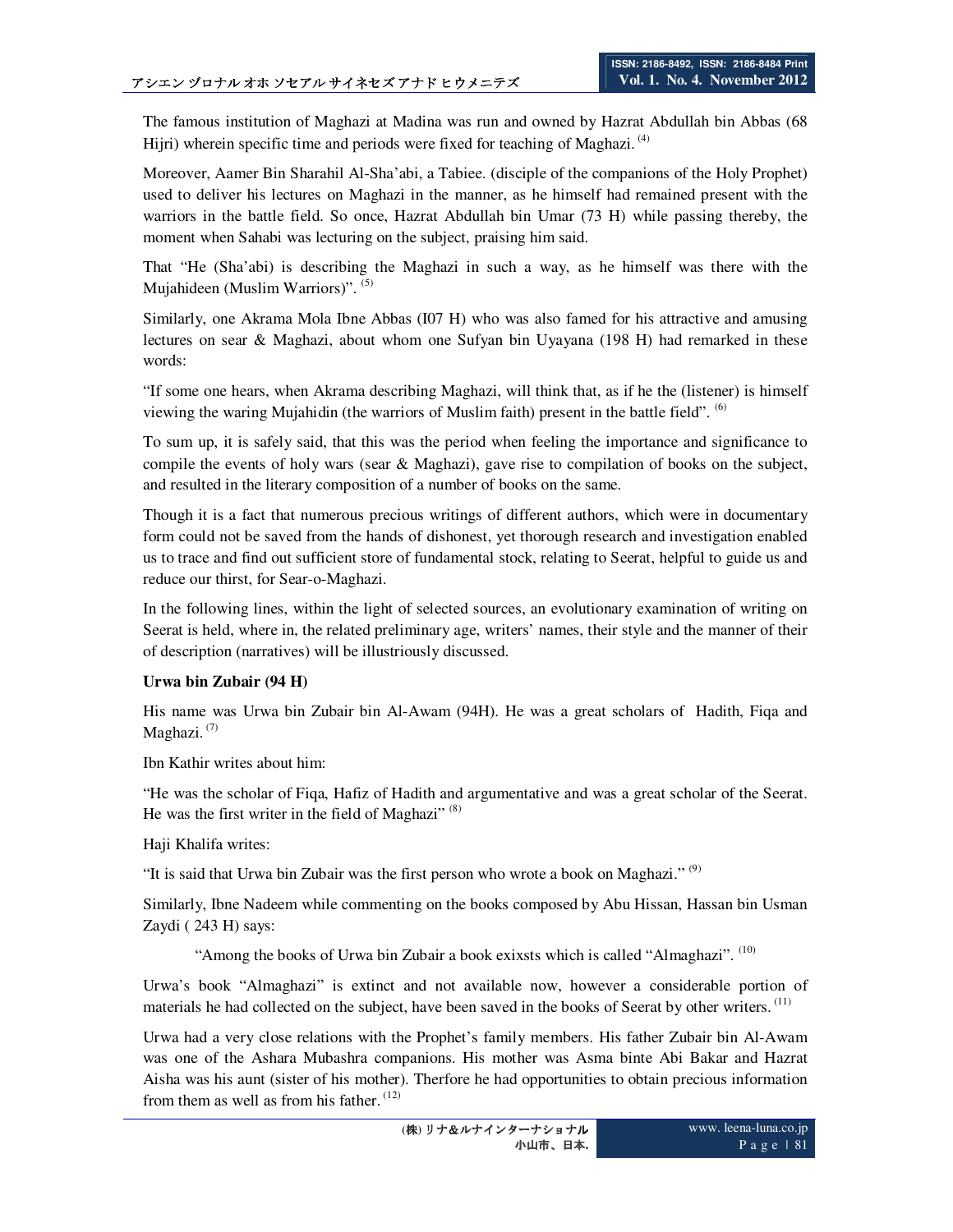Urwa compiled "Almaghazi" from the extracts taken from the books on Hadith history and seerat etc,<sup>(13)</sup> which give an indication that all the events in his Almaghazi had been historically classified by him.

He starts from Wahee, then in order of precedence the other connected events, like inviting the people to Islam, and migration of the believers from Macca to Habsha and Madina etc. In Madina, he at first describes the sarayas (led by someone els than the Prophet Himself) and says that the first Sariya was commanded by Abdullah bin Jahash.

Thereafter he describes the Ghazawat ( wars let by the holy Prophet himself) like Badar, Khandaque, Banu Quraiza, Moota, conquer of Makka, Hunain and Taif etc. In the last he describes the letters of Prophet and the circumstances and other affairs that prevailed during his lifetime till his death.<sup>(14)</sup>

Urwa had described the events in classical orders in an interesting manner and tried his best to find out the truth and period of happening of all these events.

Urwa's style of writing is not only free from exaggeration but simple and concordant and to enlighten his readers he informs them first about the causes responsible for the main event, as, in case of Ghazwa Badar, he tells of a row that was present in between the Muslims and Qurish of Macca.<sup>(15)</sup>

Being well versed in Quran and having a good taste of poetry, he used verses of both Quran and poetry at suitable places, and to prove his proficiency in the genealogy and in cases, where more persons of the same name were found involved in any single event, so to remove the confusion, he differentiates them by their genealogy.  $(16, 17)$ 

Urwa had probably compiled "Almaghazi" in regard to answer those questions on Ghazawat received from Umavi Caliph Abdul Malik bin Marwan. (18)

Hafiz Al-Zahbi (748H) had explained the particular narrator of Almaghazi, viz Abul Aswad Muhammad bin Abdur Rehman (137-H) known as Yateem Urwa as such had said:

"Abul Aswad went Egypt and imparted education of "Almaghazi" in Urwa's narration"<sup>(19)</sup>

Besides, Muhammad bin Shahab Al-Zuhri (124H) and Saad bin Ibrahim bin Abdur Rehman bin Ouf (201H) had also narrated Urwa bin Zubair for Maghazi. Abul Aswad, is quoted saying that Urwa's book of Almaghazi is copied and uncertified one, which no longer gives this impression that Urwa was giving no attention to the certification of events, as it is evident from his another pupil like Ibne Shahab Al-Zuhri, who says:

Ibne Shahab Al-Zuhri narrates from Urwa bin Zubair, he narrated from Marwan and Miswar bin Makhrama.

Although, Ibne Shahab Al-Zuhri is of earlier ages than Abul-Aswad but this tendency is not found in Abul-Aswad, however, Ibne Shahab Al-Zuhri is very particular about it.<sup> $(20)$ </sup>

## **CONCLUSION**

- 1. 'Urwa' has recorded all the events relating to the life and prophetic mission of the Holy Prophet (SAW) as well as the details of Ghazawat in a very sound chronological order.
- 2. Solemnity, integrity and simplicity are the distinctive marks of his writings, especially in the description and narration of the relevant circumstances and events.
- 3. He had acquired a good deal of proficiency in genealogical learning and was an eminent genealogist.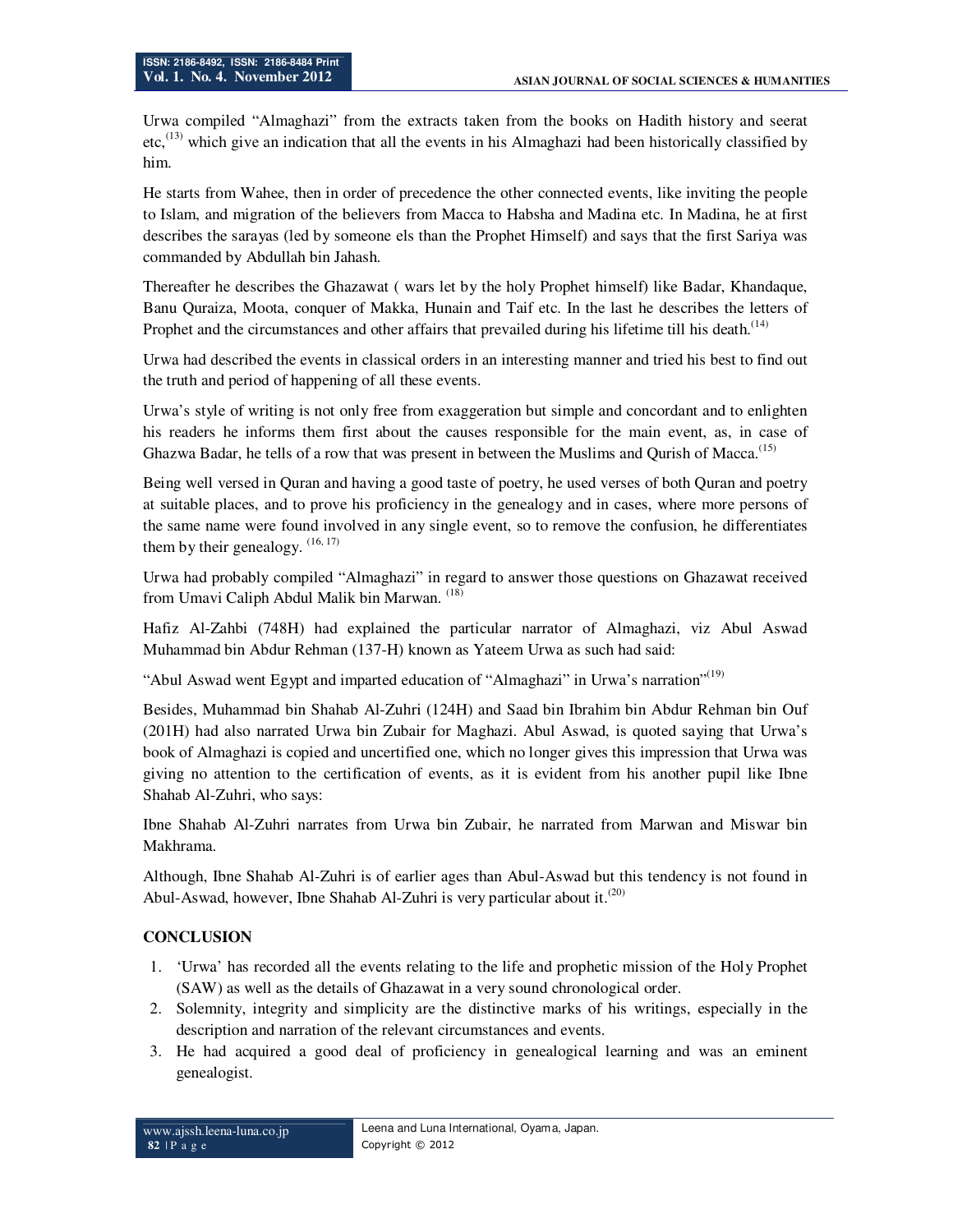4. He had acquired the knowledge of such invaluable details regarding the biographical writings which were quite unknown to all other Biographers (*Seerat-writers)* of his age*.*

### **REFERENCES**

The companions of the Prophet Muhammad (SAW) were always found to comment upon the subject if related to Maghazi or Seerat with latitude, but remained cautious enough in narrating any of Hadith related to Islamic Law.

On the same lines Saib himself says, that he remained in company of Abdul Rehman bin Ouf, Talha bin Ubidullah, Saad and Megdad bin Alaswad, but had never heard them attributing any saying, description to Rasul-ullah (Prophet), except the one in which Talha bin Abidullah, described the events of Ghaza Uhad. (Holy war at Uhad)

(Sahih Bukhari, Kitab-ul-Jehad wa Sear, Bab min Hadiths bamushida Fil Harab).

Seerat Halbia, Burhan-u-Din Al-Halbi (1044) Dar Ahya Al-Taras Al-Arabi, Beirut, 1/1.

Al-Bidaya wa Al-Nihaya, Ibne Kasthir, Maktaba Dar-ul-fikar, Beirut, 1997 second edition, 242/3

Al-Tabqat Al-kubra, Ibne Sa'aed, Muhammad bin Sa'ad, Dar-ul-fikar, Beirut, 1994 368/2.

Tadween Sear-o-Maghazi, Qazi Athar Mubarak Puri, Sheikh-ul-Hind Academy Dar-ul-Uloom Deoband, 1410 H. Page 85.

Tahzib-ul-Tahzib, Ibne Hajar, Ahmad bin Muhamma bin Hajar Al-Asqalani, Dar Ahya Al-Turath Al-Arabi, Beirut, third edition 1993, 266/7.

Ibid, 574/5.

Al-Bidaya Wa Al-Nihaya, 227/6.

Kashaf-ul-Zunoon and Asami Al-kutub-ul-fanoon, Haji Khalifa, Mustafa bin Abdullah, Manshorat maktaba-al-masni, Baghdad, 1747/2

Al-Fehrist, Ibne Nadeem, Muhammad bin Ishaque Alnadeem, Tehran Iran, 1973, page 123.

Kashaf-ul-Zunoon, 1747/2.

Tahzib-ul-Tahzib, 117-118/4.

Maghazi Rasul, Urwa bin Zubair, translation by Dr. Muhammad Mustafa Al-Azami, Muhammad Saeed-ur-Rehman Ulavi, Idara Saqafat Islamia, Lahore 1990.

Ibid, pages 101 to 238

Early Muslim Historiography, Nisar Ahmad Faroque, Adabiyat Delli, Qasim Jan Street, Delhi, India, 1979, page 226

Maghazi Rasul, Urwa bin Zubair, Page 153, 155 & 161

Ibid, Page 130

Tarikh-ul-Rusul Wa Al-Muluk, Tabari, Abu Ja'afar Muhammad bin Jarari Al-Tabari, Dar-ul-Mua'arif, Egypt. 158/2, 546/1

Sear A'alam Al-Nubala, Al-Zahabi, Shamsuddin Muhammad bin Ahmad bin Usman, Muasisat-ur-Resala, Beirut. 1982, 150/6.

Maghazi Rasul, Maqadma, Page 72